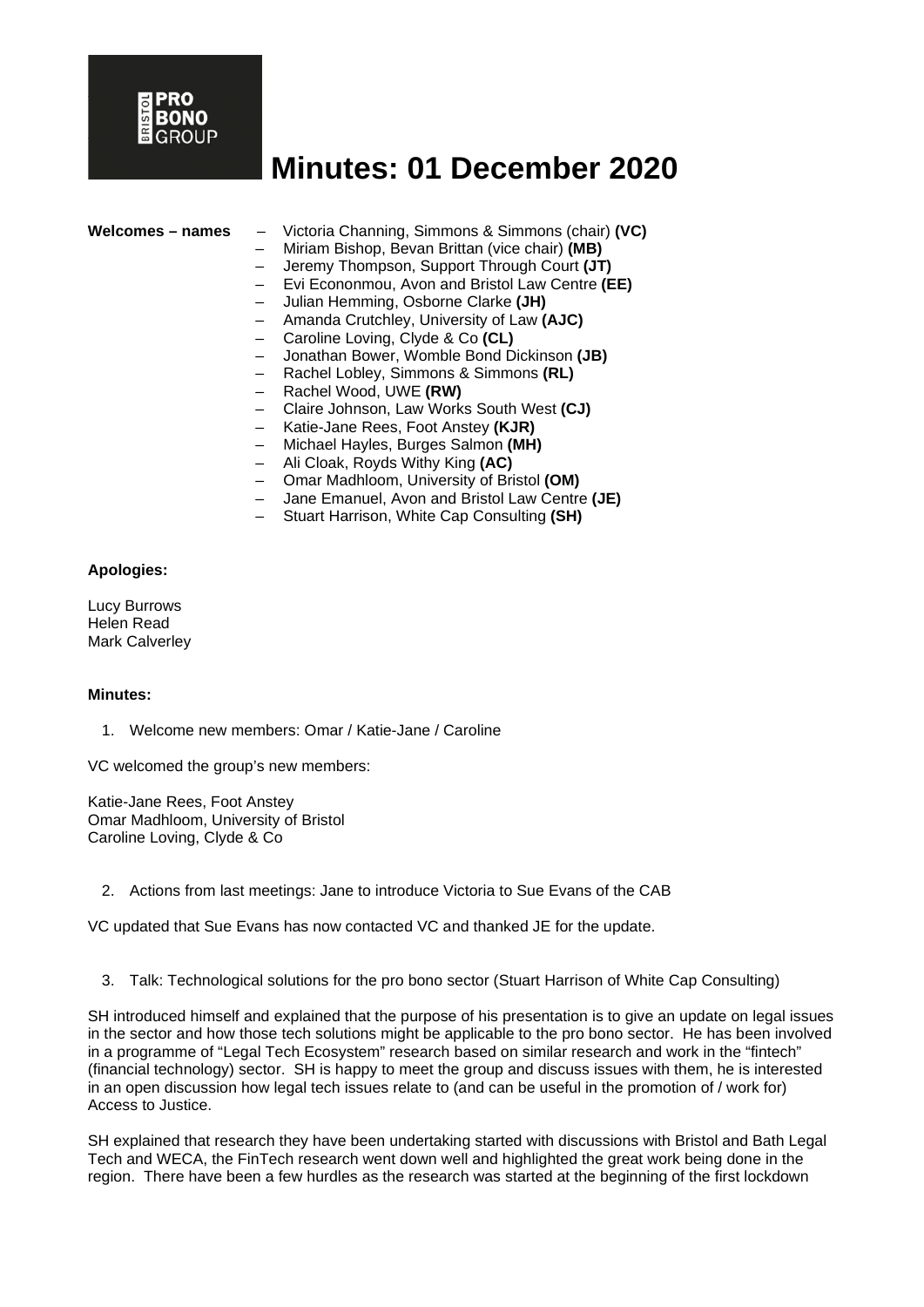

and so there has been a delay in launching the research (which was initially due to be published in September), but interviews and research are progressing.

The research includes: desk research, one to one interviews supplemented by an online survey (SH can share links to this with the group) and they are aiming to interview 50-100 stakeholders in the region. The report will be freely available and the report is there to spotlight particular activities and provide recommendations to overcome the challenges that have been highlighted. It should be available late-February 2021. SH advised that it is still early in the process but that most of the interview work has been focussed on firms and tech companies, they are still keen to talk to courts, academic institutions etc and he would be very happy to have more people contributing, particularly with a pro bono angle to see the challenges that are faced in this sphere.

SH is working with Chris Bull who provides the legal side to SH's tech knowledge. It is clear that a lot of firms have not had a lot of technical innovation and are mainly still working on the billable hours model, which is at threat from the ASB sector. Firms need to be live to the areas where technology can support and where it can be a threat. In the SW region there is a large and active legal sector and there is a higher density than in other cities (more people working in law per capita) and there are also a lot of HQ functions in the area with a lot of legal and tech firms in the sector. There is a general feeling that technological innovation is key to the progress of the region and the legal sector. However, in the legal sector people tend to be followers of innovations in other sectors rather than innovators and disrupters in their own right.

In relation to Access to Justice and pro bono work, there is a model to be applied which is that it is no longer sufficient to share a law firm's human resources, but also its technology. It will not be possible going forward to provide pro bono support without providing tech support as well. It is key to think about where the sector can automate as much as possible, allowing "customers" to self-service. This could free up valuable pro bono resources. Making this feel like a consumer-led experience rather than a lawyer-led one is key. The fintech sector is a good example of what technology is already there e.g. AI, machine learning, speech recognition, chat bots, tools to allow people to create form-based data.

SH encouraged everyone to get involved in working with legal tech innovators and called for anyone who is interested in contributing to the research either directly via email (Stuart has been copied into all emails).

VC queried the aim of the report – is this to gather data on how firms are working and then to give suggestions as to how they could improve?

SH explained that there are a couple of goals 1) to identify key business in the ecosystem e.g. firms, academic institutions, legal tech companies – that alone has been useful in identifying 15-16 legal tech companies and also 2) to identify the challenges that people are facing, how to connect up different groups and find ideas to solve those challenges.

VC introduced SH to JE and queried whether BLC had been looking more into legal tech recently.

JE advised that there was some initial work with UWE and they have been to a couple of the early events. The issue from ABLC's perspective is applying resources to this. However, any solution that makes things smoother for the client is key. The challenge for this sector is that clients don't always have access to the tech and / or to mobile data in order to engage with legal tech. Clients are in the bottom 5% of the country which is problematic in terms of connectivity and access to justice. Not sure what WECA is doing to address this. JE advised that EE is leading on ABLC's work in this area.

SH noted that this is a real issue in society and there is a real danger that people are left behind when technology strides forward.

JE the problem is that people who are left behind have often been identified e.g. the Age Concern research and research into mental health issues and with disabilities, it is not just older people. There is sometimes a view that this will "right itself" with time. However, that is not the case, there is an emerging underclass who are being left behind.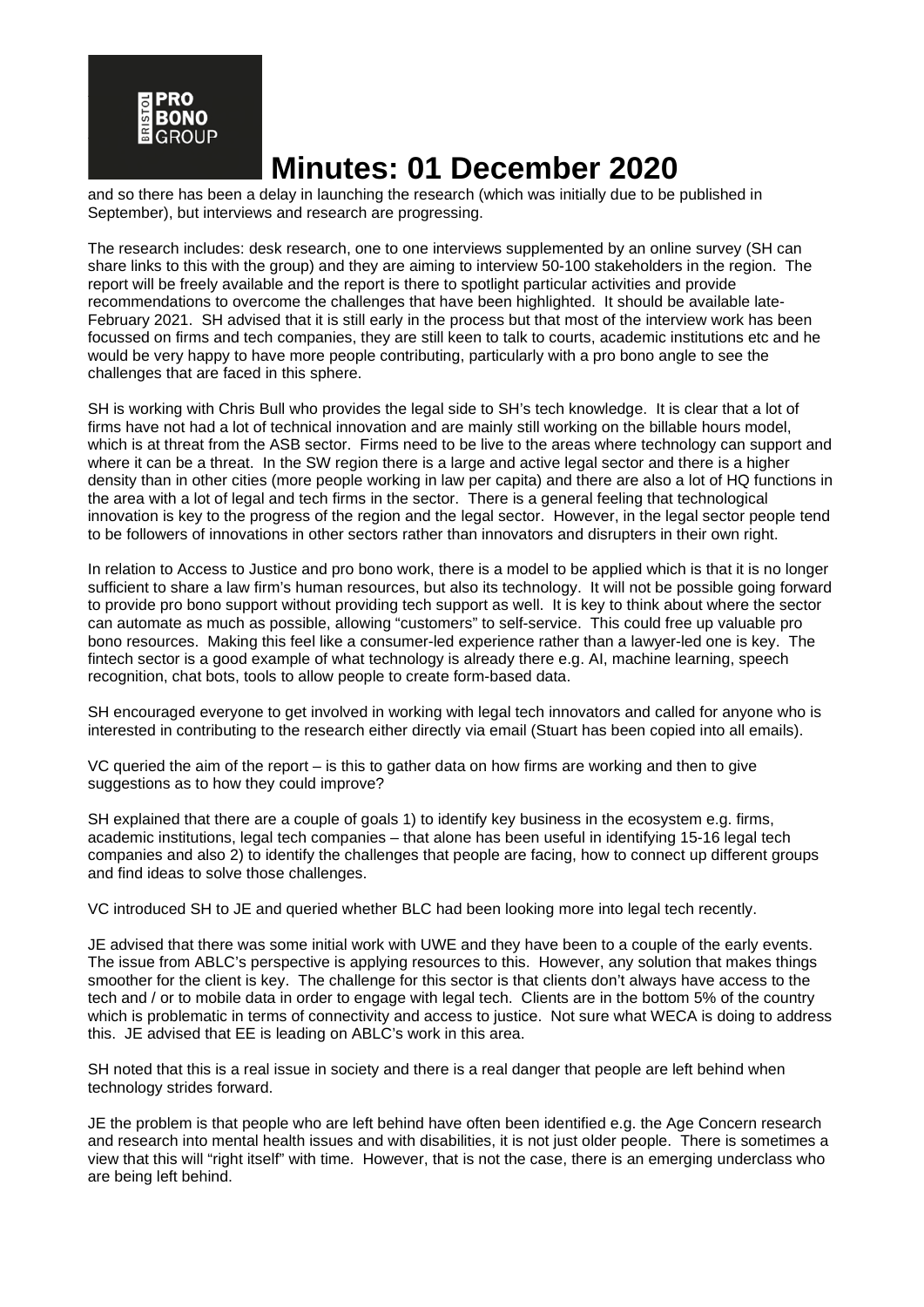SH is keen to ensure that these challenges are put forward in the research. It is notable that this has been missing from the Leeds report.

VC asked that anyone who is interested in being interviewed by SH, then please do contact him directly. VC can circulate these details again and she also asked SH if he is able to circulate the Leeds report.

SH will put something together and send around to the group.

4. Debrief of Pro Bono Week: comments / suggestions

VC noted that the event was very successful – there were over 100 people registered and about 85-95 people on the call at any one time, which showed that there was a high retention rate as well.

JH noted that the whole pro bono week in Bristol had a real lift to it and did a really great job.

MB thanked VC particularly for her work and that of the Simmons comms team as well.

VC wondered if there would be an appetite for more talks in the New Year to keep the agenda going.

5. UWE marketing/pro bono project (Rachel/Victoria/Eve)

VC noted that at the last meeting there was a list of pro bono clinics / programmes that had been put together from the information that people sent to Abi Jones. The group had decided that the purpose for this list was two-fold 1) to promote the group within the legal community and 2) to publicise the activities taking place so that people who needed assistance knew how to contact them. There had been discussion as to how to take this forward as this is a big undertaking (checking and updating details). VC has been contacted by a group at UWE group who are looking for an entrepreneurial project and wondered if they could assist with this. VC passed over to RW to give more detail on the UWE project.

RW updated that the programme is a "Team Entrepreneurship" degree and it is run by third-year students. This is a course on which the students don't have traditional teaching, but they are put into teams and set up projects and businesses, learning a raft of business skills by experience. The group had been thinking about offering support to BPBG as an extra-curricular activity, but they now think they might be able to include it in a project / module. What they are hoping is that they will be able to offer support on the website: identifying who the users are, how to reach them and how to access volunteers who would be interested.

VC updated that Eve Farnsworth (trainee at Simmons) is hoping to engage with these students further and to design a new webpage to get the message a wider audience. VC asked the group to ensure that if they are currently involved in any pro bono clinics please to share these with VC so that these can be shared and flagged on the website. Also, if there are any ideas from the group about how to get those ideas out there, then let VC know. Eve has volunteered to Project Manage this for the group.

6. Funding for Bristol Law Centre (Jane)

JE updated the group on the funding situation for the law centre. It won't be news to some people, but might to others, that the pandemic has hit the legal pro bono sector very hard, both from funding projects and legal aid have been cut or are facing cuts. All the usual trusts and foundations, MoJ etc are putting things in place to help with additional funding for this financial year but it all has to be spent by the end of March and cannot be carried forward. This means that there will be serious problems next financial year. JE wants to try and support the law centre's pro bono operation but this is under threat. At the moment support for this comes from a variety of different sources, but ABLC is hoping to reach out to law firms for funding for the pro bono work for next financial year in order to ensure the future running of the clinics (including the background admin, organisation and everything else involved in keeping these running). JE noted that the main areas of law at the moment are employment and family, these are related and have been hit really hard by Covid.